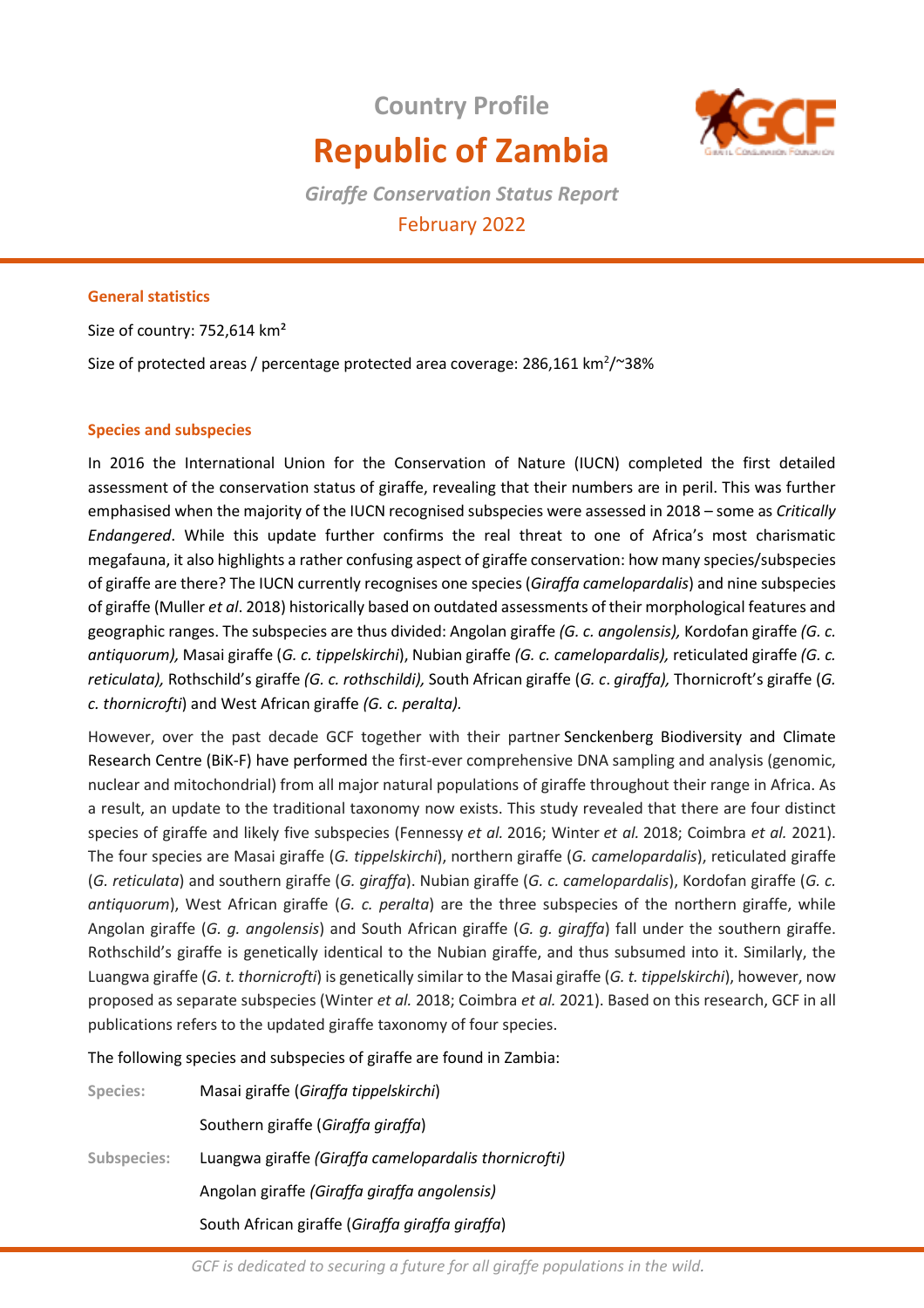#### **Conservation Status**

#### **IUCN Red List (IUCN 2018):**

*Giraffa camelopardalis* (as a species) – Vulnerable (Muller *et al.* 2018) *Giraffa tippelskirchi* – Endangered (Bolger *et al.* 2019) – as a subspecies *Giraffa camelopardalis thornicrofti –* Vulnerable (Bercovitch *et al*. 2018) – as a subspecies

*Giraffa giraffa* (as a species) – Not Assessed *Giraffa giraffa giraffa* – Not Assessed *Giraffa giraffa angolensis* – Least Concern (Marias *et al*. 2018) – as a subspecies

#### **In the Republic of Zambia:**

The Department of National Parks and Wildlife (DNPW) under the Ministry of Tourism, formerly the Zambia Wildlife Authority (ZAWA), is mandated under the Zambia Wildlife Act No. 14 of 2015 to manage and conserve Zambia's wildlife and under this act, the hunting of giraffe in Zambia is illegal (FAO 2021; ZAWA 2015).

Zambia has the second largest proportion of land under protected status in Southern Africa with 286,161 km<sup>2</sup> designated as protected areas (UNEP-WCMC & IUCN 2019). This accounts for a total of 635 protected areas, which include national parks (NP), game management areas (GMA), and forest/wildlife reserves (IUCN ESARO 2020). In addition, Zambia is part of six transboundary conservation areas (TFCA): the Kavango-Zambezi TFCA (potentially the world's largest conservation area, spanning five southern African countries), Liuwa Plain-Mussuma TFCA, Lower Zambezi-Mana Pools TFCA, Malawi-Zambia TFCA, Mosi-oa-Tunya/Victoria Falls Transboundary World Heritage site and the Zimbabwe-Mozambique-Zambia TCFA (IUCN ESARO 2020).

While the sustainable use of wildlife and its habitats is promoted in NPs through eco-tourism, both settlements and hunting are strictly prohibited in NPs (Mwanza 2006). However, GMAs in Zambia were established by government for sustainable use of wildlife and to control the hunting of game and protected animals through a licensing and monitoring system (ZAWA 2015).

While not included in protected areas, private game farms (accounting for  $\sim$ 6,000 km<sup>2</sup>) provide another avenue for wildlife conservation (Lindsey *et al*. 2013). During the time from 1997 to 2012, while most wildlife populations were declining in NPs and GMAs, wildlife populations were increasing on private wildlife estates (Lindsey *et al*. 2013). In addition, many game farms provided stock to replenish wildlife in protected areas, such as Lusaka, Mosi-oa-Tunya, and Sioma Ngwezi NPs (Lindsey *et al*. 2013).

#### **Issues/threats**

Biodiversity in Zambia in general is increasingly coming under pressure from both human and natural factors, including resource conflicts, human settlement encroachment, habitat degradation, climate change, illegal hunting (poaching), pollution, overexploitation of resources, deforestation, introduction of alien species into the ecosystem, and a lack of environmental education (IUCN ESARO 2020). Zambia is the second largest producer of copper in Africa, and the majority of its economy relies on mining export (Hobson *et al*. 2020). However, Zambia remains one of the poorest countries in the world (AWF 2020).

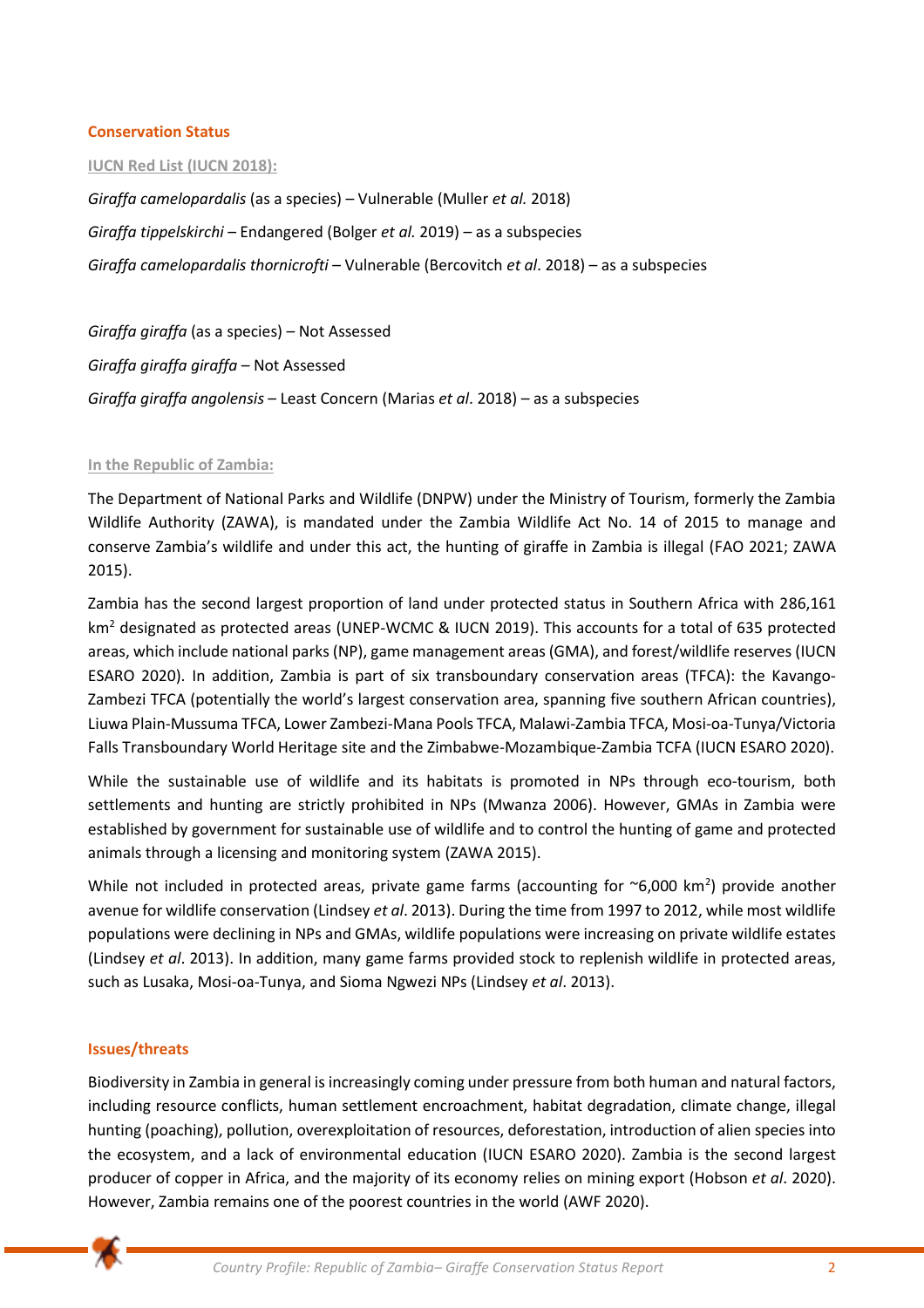The Luangwa giraffe survives as an entirely isolated population in a small area of north-eastern Zambia in the South Luangwa Valley (Fennessy *et al.* 2013; Fennessy 2008a). Their geographic isolation is most commonly attributed to the Rift Valley Escarpment which prevents movement and subsequent genetic flow with other giraffe in neighbouring areas (Stutzman & Flesch 2010). Their isolation potentially renders them susceptible to a genetic bottleneck among other problems inherent in small populations (disease, predation, natural catastrophes, habitat degradation/loss, etc.) that make them vulnerable to extinction (Bercovitch *et al.* 2014; Stutzman & Flesch 2010).

The Luangwa Valley GMAs are in a spiral of degradation economically, sociologically and ecologically, and the natural habitats available to support wildlife in GMAs are shrinking due to increased settlements, cultivation, traditional land claims and un-coordinated planning by government departments (Simasiku *et al.* 2008). The Luangwa giraffe have lived in protected habitats since 1938 (Bercovitch *et al.* 2014), but most of the GMAs in the Luangwa Valley lack enforceable land use plans to the extent that settlements are largely uncoordinated and not in tandem with wildlife management (Simukonda 2012). Over the past decade, law enforcement has generally failed to control the harmful impact of anthropological threats and very little funding goes to resource protection (Simasiku *et al.* 2008). Diseases, such as anthrax and rinderpest, have had a history of devastating wildlife populations in South Luangwa NP. In 1987, an anthrax outbreak swept the Luangwa Valley, killing over 4,000 hippopotami (7% mortality rate) as well a number of Luangwa giraffe (Siamudaala 2003). Although the exact cause of the anthrax epidemic is unknown, low rainfall, high temperatures and poor drainage probably contributed to the outbreak (Siamudaala 2003). Anthrax spores remain dormant in the soil for extended periods of time, re-emerging when conditions are favourable, posing a continued threat to all wildlife in the region. Rinderpest was a deadly viral infection affecting all ungulate species with up to 100% mortality in susceptible herds and is the only animal disease to have successfully been completely eradicated, with the last documented case occurring in 2003 (Ochmann & Behrens 2018). In addition, climate change could increase the prospects of drought and fire in the Luangwa Valley, endangering not only the Luangwa giraffe, but all fauna and flora. Natural predation by lions is also of concern for this small, isolated population. Lion hunting is legal (with a permit) in the GMAs adjacent to South Luangwa NP could result in movement of more lions into the park to avoid hunters (Bercovitch *et al.* 2014; M. Becker pers. comm.).

Although only a single confirmed case of poaching of giraffe has been recorded within the last few years, the use of illegal wire snares has been documented and pose a threat to giraffe despite giraffe not being the main target (Bercovitch *et al.* 2014; M. Becker pers. comm.). Recently, up to five giraffe snaring incidents per year have been reported (R. McRobb pers. comm.). While low, poaching remains a potential threat to giraffe populations across Zambia.

The continued expansion of mining operations in Zambia (copper, coal, nickel, uranium, and gemstones) could pose a threat to the Luangwa giraffe (Okeowo 2013). Mineral extraction and resource exploitation could hinder the free-flow of the Luangwa River and, although South Luangwa NP is not directly affected by the mining industry, the Luangwa River runs through the park and wildlife could be impacted should the river become a key water source for mining or become polluted by mining extracts (Bercovitch *et al.* 2014).

Historically undetermined, the giraffe in Sioma Ngwezi NP in south-west Zambia were recently reported as South African (*G. g. giraffa*) giraffe (Winter et al. 2018). Once an area teeming with wildlife, these were decimated during the conflicts which have characterised the history of the region (Peace Parks Foundation 2013). The 25-year long Angolan Civil War and illegal hunting devastated wildlife populations in neighbouring Sioma Ngwezi NP (Chase & Griffin 2009; APF 2003; East 1999). The park's proximity to the Luiana Partial Reserve across the border in south-east Angola, the base of military operations for UNITA, exposed the wildlife of the park to extensive illegal hunting (Chase & Griffin 2009). Refugees also depended heavily on bush meat to survive and illegal hunting is difficult to control in these areas (WCS 2014; Chase & Griffin 2009).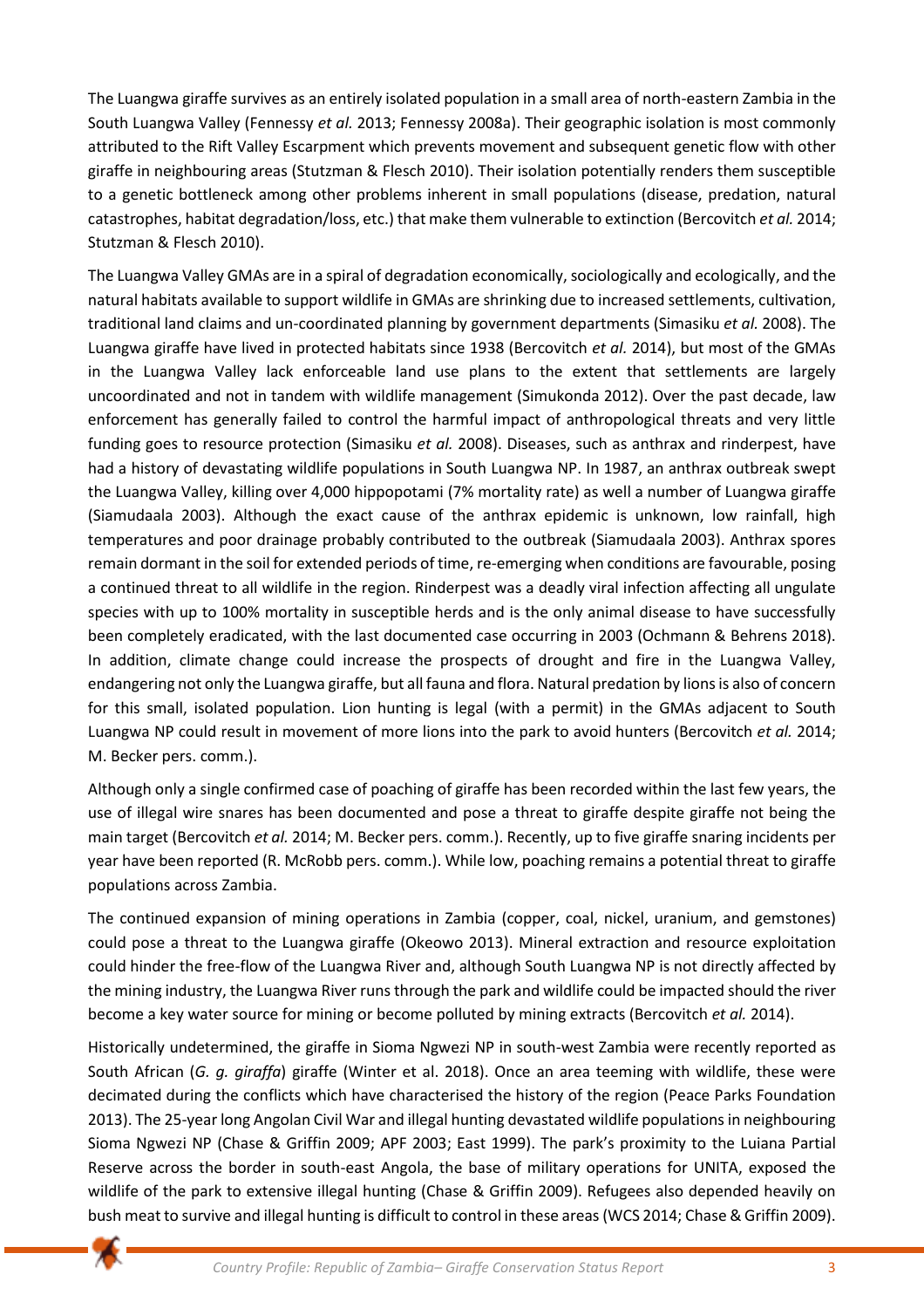According to a 2003 report by the African Parks Network (APN), the destruction of wildlife in Sioma Ngwezi NP was far greater than originally realised (APN 2003). Wedged between the Luiana Partial Reserve in Angola and the Bwabwata NP in Namibia, the area plays an essential ecological role for wildlife movement along the Kwando and Zambezi Rivers despite it not extending all the way to the Zambezi River. The park and the surrounding area within the West Zambezi GMA have been earmarked for intensive wildlife recovery. Numerous wildlife species with distribution ranges limited to the area west of the Zambezi formerly occurred in the park and the wildlife recovery will include the restocking of these species – including giraffe (Peace Parks Foundation 2013; ZAWA per. comm.). However, the translocation of animals from elsewhere in Zambia has not been possible due to the limited supplies of game together with long distances and poor roads – and concerns have been raised over the genetic integrity of the animals being (re-)introduced (APN 2003).

Sioma Ngwezi NP is also highly susceptible to bush fires during the late dry season when neighbouring farmers burn their fields, thereby affecting the distribution and abundance of wildlife outside and inside the park (Chase & Griffin 2009). While previously the economic potential within the park was restricted due to limited to no tourism infrastructure (Chase & Griffin 2009), plans are currently in place to develop the park under the support of the KAZA TFCA initiative (Peace Parks Foundation, 2013). Additionally, the settlements of thousands of people along the Cuando River have cut off this vital water source from the park interior (APN 2003).

As part of their grant to KAZA TFCA, the German Kreditanstalt für Wiederaufbau (KfW) allocated €3.3 million to Sioma Ngwezi NP. Initial efforts were concentrated on field patrols, the mitigation of human-wildlife conflict, participation in the Community Centred Conservation and Development (CCCD) programme, compilation of work plans and finalisation of the Ngonye Falls development plan (Peace Parks Foundation 2013).

With the resolution of civil unrest/conflict in recent years, the main threats to giraffe across Zambia are poaching and habitat loss/fragmentation due to increasing human population and associated infrastructure development. In an effort to combat these threats, organisations like the Peace Parks Foundation (PPF) are working to preserve key wildlife habitats and establish/maintain viable wildlife corridors through developing transfrontier conservation areas (TFCA) in collaboration with each country's government and wildlife authority (Peace Parks Foundation 2021a). In Zambia, PPF is currently managing three TFCAs, which are the Nyika-North Luangwa and Kasungu-Lukusuzi TFCAs across Zambia into Malawi, the Kavango Zambezi TFCA spreading across the south-west corner of Zambia into Angola, Botswana, Namibia, and Zimbabwe (Peace Parks Foundation 2021b,c). PPF aims to manage these conservation areas through a holistic, multipronged approach including anti-poaching and law enforcement support, re-wilding efforts, and community engagement (Peace Parks Foundation 2021b,c).

#### **Estimate population abundance and trends**

Although some authorities have suggested that the subspecies *G. c. thornicrofti* should be elevated into their own species, *G. thornicrofti* (Groves & Grubb 2011), current information regarding their genetic profile indicate that the Luangwa giraffe is genetically similar to the Masai giraffe, *G. tippelskirchi*, despite it being geographically and ecologically unique (Winter *et al.* 2018; Fennessy *et al.* 2016; Fennessy *et al.* 2013). However, additional research is necessary to determine if Luangwa giraffe should become a distinct subspecies of the Masai giraffe (Winter *et al.* 2018). Recent genetic analysis of both the Mosi-oa-Tunya and Sioma Ngwezi NPs giraffe populations has shown that they are both South African giraffe (*G. g. giraffa*) populations.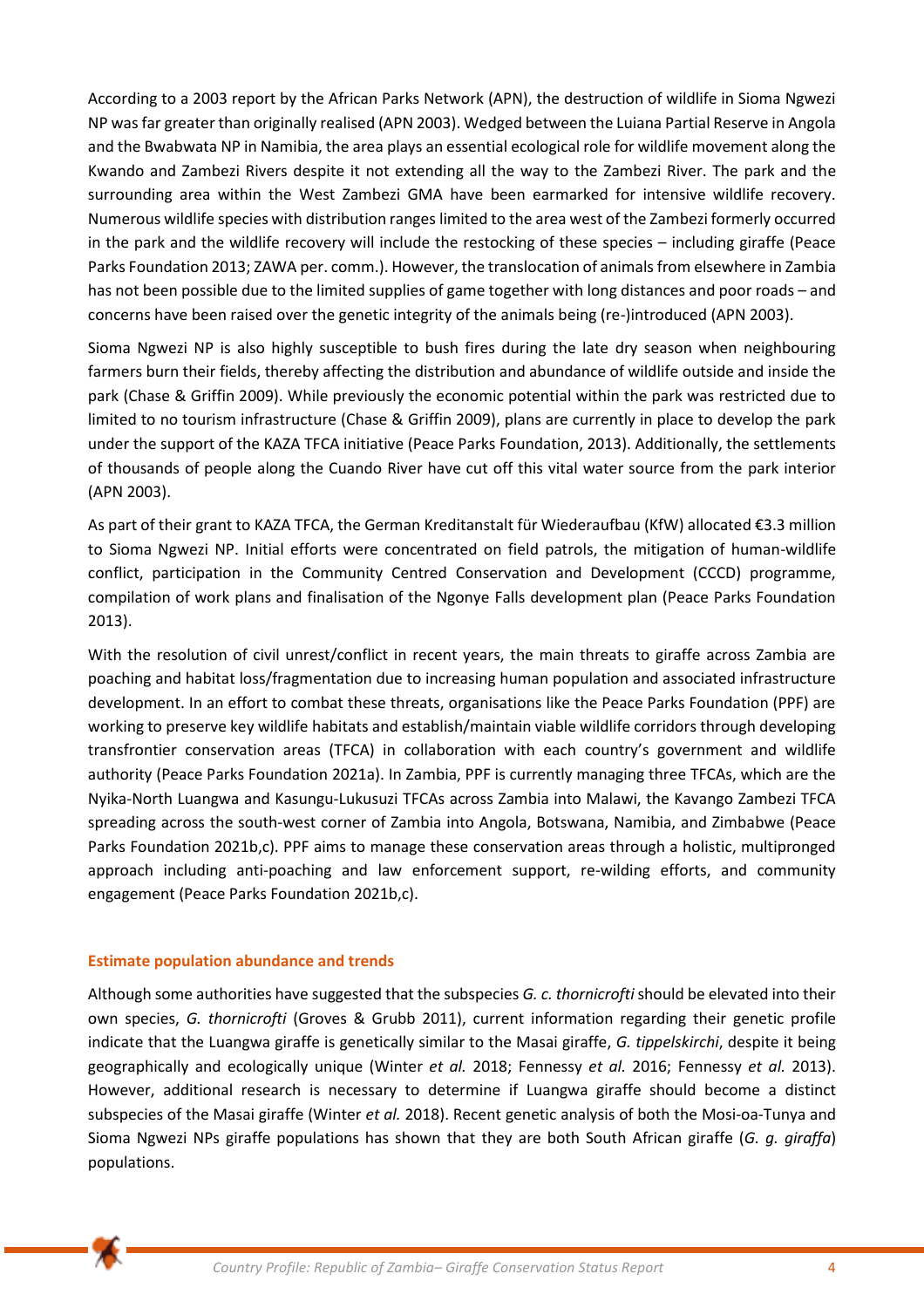## **Historic**

At the end of the 19<sup>th</sup> century, giraffe in Zambia were limited to two isolated regions: one in Barotseland, and the other in the Luangwa Valley (ZLS 1965). Previously it was thought doubtful whether giraffe historically existed in any other parts of the country (ZLS 1965; Ansell 1952), however, evidence indicates that giraffe were present (migratory) in Kafue NP from a letter sent by Mr J Loewen to Mr P. de. V. Moss in 1974, who reported seeing three giraffe within the park. However, much debate still surrounds the anecdotal records of giraffe in this region (Lines *et al.* 2018). More investigation is required in order to confirm the historical presence of giraffe within the Kafue NP and neighbouring areas. The stronghold of Luangwa giraffe appears to have always been on the east bank of the Luangwa River in the Petauke District, and in the narrow corridor between the Luangwa River and the Mwembezi Hills (Fennessy 2008a; R. Shenton pers. comm.).

In the early 1900s, Luangwa giraffe were speculatively estimated to number only 30-70 individuals, mostly ranging on the east bank of the Luangwa River in small herds, but these counts came from the impressions of the early British administrators (Berry 1973). By the 1920s an estimate of over 500 giraffe was reported, but is probably inaccurate (Berry 1973). Their range increase north of the Mwembezi Hills is a relatively recent occurrence with giraffe not known to inhabit the area before the 1930s (Fennessy 2008a). Pitman (1934) believed that there were about 300 or 400 individuals in the area, an increase on the probable 70 individuals previously recorded (ZLS 1965). In 1958, the population was estimated to number 300 individuals (Fennessy 2008a). Anecdotal reports suggest that giraffe were likely present in lower Luangwa Valley for longer than previously thought, and as far south as 15km from the confluence of the Nyamadzi and Luangwa Rivers (R. Shenton pers. comm.).

In the 1960s, Luangwa giraffe were reported to range primarily along the eastern side of the Luangwa River (Berry 1978; Sidney 1965; Darling 1960), but some individuals did cross the river to the western banks (Berry 1973; Sidney 1965; Darling 1960). The majority occurred in the Petauke area, although others ranged eastwards into the Fort Jameson District (Sidney 1965). According to Fennessy (2008a), giraffe became well established as far upstream as the Lupande confluence during the 1950s and 1960s at which time the population was estimated to number about 200-250 giraffe (Darling 1960). Their limited range restricted their numbers, but they were seldom, if at all, hunted (Sidney 1965).

In 1964, giraffe were reported in the Nsefu Game Reserve, coming either from below the Lupande confluence or the west bank of the Luangwa River (Fennessy 2008a). In 1965, giraffe were observed on the Rukuzye River, north of the Nsefu Game Reserve as well as on the east bank at the Chibembe pontoon (Fennessy 2008a). Giraffe were further reported at the Katete stream between the Lukusuzi and Rukuzye Rivers in 1967 (Fennessy 2008a). This was the farthest north the subspecies had been recorded on the east bank. In 1967, giraffe were reported near Zokwe on the Luangwa River and near Kalamulilo Hot Springs (Fennessy 2008a). In 1968, the species were observed north of the Mangwalala Safari Camp on the east bank of the Luangwa River; near the Chifuna Villages; and near the confluence of the Kanyu Stream with the Luangwa River (Fennessy 2008a). In 1968, giraffe were recorded at Minuwa Lagoon near the Kanyu/Luangwa Rivers confluence and on the east bank of the Luangwa River opposite the Luwi River (Fennessy 2008a).

By the end of the 1960s, more accurate records of Luangwa giraffe population size were obtained. Their range expanded in both northerly and southerly directions (Berry 1973), and by the end of the 1960s, the maximum population size was approximately 300 individuals (Berry 1973; Dagg & Foster 1982). According to Fennessy (2008a), the Luangwa giraffe population was estimated to number 300 individuals in 1974 and 270- 300 in 1980.

Luangwa giraffe were estimated to number 450 in the early 1980s (East 1999). East (1999) reported the bulk of the population to occur in South Luangwa NP and the Lupande GMA. In 1994, aerial sample counts of South Luangwa NP estimated the Luangwa giraffe population at 275 individuals, while ground surveys of the

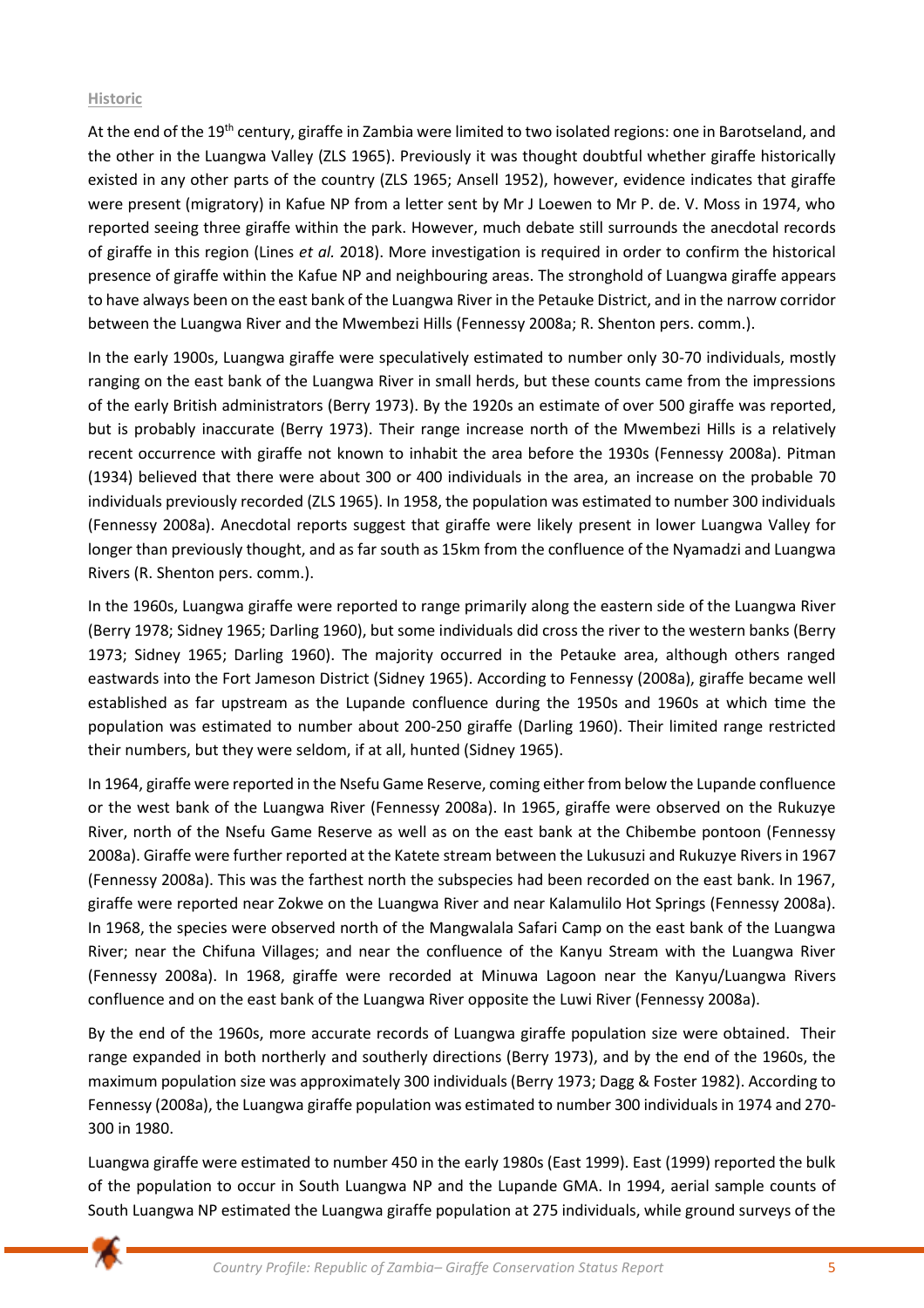Lupande GMA estimated a giraffe population of 780 individuals (East 1999). A total of 90 giraffe were further estimated to occur in other GMAs in the Luangwa Valley, while 16 giraffe reportedly occurred on private game ranches (East 1999). The subspecies was only found as vagrant in North Luangwa NP (East 1999).

A total of 350 individuals were estimated to occur in South Luangwa NP and the Lupande GMA in 1996; 398 in 1998; and 202 in 1999 (Fennessy 2008a). An aerial census of South Luangwa NP and the Lupanda GMA was undertaken in 2002 in order to establish the status of elephant and other large herbivores resident in the area (Dunham & Simwanza 2002). An estimate of 236 giraffe were recorded for the area, of which 187 occurred in South Luangwa NP and 48 in the Lupande GMA (Dunham & Simwanza 2002).

An aerial survey of selected large wild herbivores in the Luangwa Valley hunting blocks was conducted in 2004 (Simwanza 2004). Giraffe were observed in only one hunting block, namely Nyampala hunting block, and the population was estimated at 41 individuals (Simwanza 2004).

In 2006, 191 giraffe were estimated to occur in South Luangwa NP and Lupande GMA (Fennessy 2008a). The total estimate of Luangwa giraffe in 2008 was 700-880 individuals (Fennessy 2008a). Giraffe observations continue to be reported further north on the eastern bank of the Luangwa River up to Zokwe (Fennessy 2008a). While these are most likely vagrants, it appears that the population continues to disperse north, whilst its strong hold is in the south. This is most likely attributed to human population growth and pressures (Fennessy 2008a).

In 2009, giraffe were opportunistically photographed when encountered in the Luangwa Valley (Halloran *et al.* 2014). Individuals were identified using Wild-ID software for photographic capture/recapture analysis, resulting in an estimate of 423 giraffe (Halloran *et al.* 2014).

An aerial survey of the Middle Luangwa Valley Ecosystem in 2011 estimated the giraffe population at 407 individuals (Simukonda 2012)*.* Giraffe were sighted in four areas: South Luangwa NP, and the Munyamadzi, Lupande and Sandwe GMAs (Simukonda 2012). An estimate of 168 giraffe was recorded in Lupande, 83 in South Luangwa NP, 57 in Munyamadzi and 82 in Sandwe. The highest population of giraffe was observed in the Lupande GMA though most of these were observed close to South Luangwa NP (Simukonda 2012). In 2012, 423 giraffe were estimated in the Luangwa Valley (M. Becker pers. comm.).

Luangwa giraffe have been present on private game ranches in the Lower Luangwa Valley south of the currently published southern extent, including Nyakolwe, Nyamvu, Nkalamu, Munyamadzi and Kazumba Game Ranches for the past 20 years based on sightings by resident managers and anti-poaching scouts as well as visiting tourists to the area (N. Carruthers per. comm.). Unfortunately, historical numbers are unknown.

The South African giraffe population in Barotseland (western Zambezi) roamed the western parts of the region, between the Zambezi and Mashi Rivers in the 1960s (Dagg 1962). Referred to as Barotse giraffe (*G. c. infumata*<sup>1</sup> ), at the time, these animals occurred on the Siluana Plain and on the borders of the Mashi River in west Barotseland (Sidney 1965). In 1952, the Carp Expedition estimated that there were between 150 and 200 individuals in the region (Sidney 1965). In 1965, the estimated number of giraffe in Barotseland remained the same at 150-200 individuals (Sidney 1965). According to East (1999) only a small number of these giraffe (clumped in with the 'Southern giraffe' at the time) survived in south-western Zambia by the late 1990s, all inhabiting Sioma Ngwezi NP.

<sup>1</sup>*G. c. infumata* was considered to be a synonym of *G. c. angolensis* (Dagg 1971). Although East (1999) referred to *G. c. giraffe, G. c. angolensis, G. c. infumata, G. c. capensis and G. c. wardi (the latter two synonymous with G. g. giraffa,*  collectively as southern giraffe. South African giraffe (*G. g. giraffa*) were recently reported to be in Sioma Ngwesi NP.

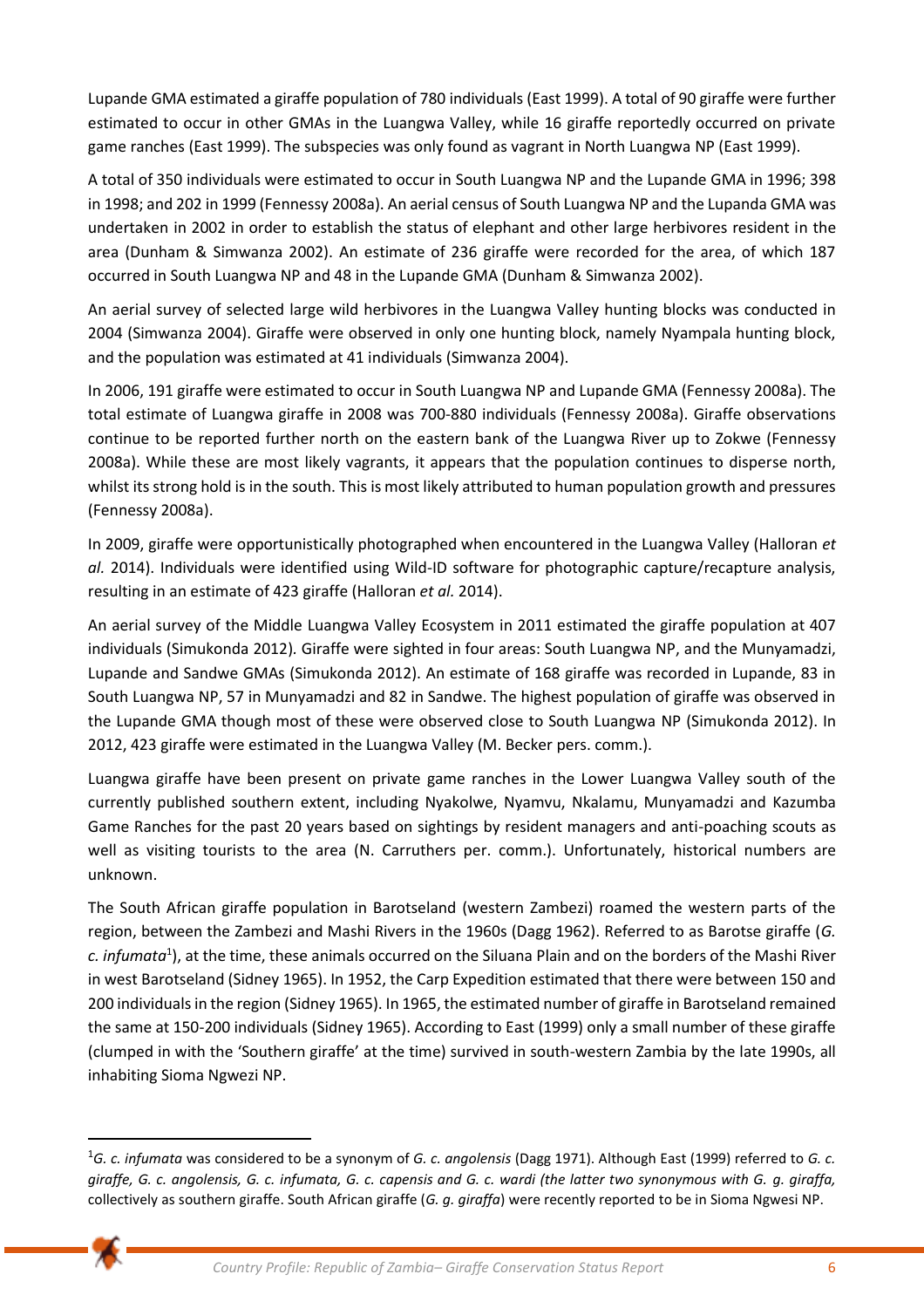In 2004 and 2005, aerial surveys of Sioma Ngwezi NP estimated 211 giraffe in the area (Chase & Griffin 2009). In 2008, an aerial survey of Mosi-oa-Tunya National Park, Kazungula and the Sioma Complex (which comprises Sioma Ngwezi NP and West Zambezi GMA) was conducted. During this survey, 161 giraffe were estimated in the Lower West Zambezi and 420 in Sioma Ngwezi NP, while 11 giraffe were observed in Mosioa-Tunya NP, giving a total of 581 giraffe for the region (Simukonda 2009). Uncertainty remains with regards to the origin of the giraffe population in Mosi-oa-Tunya although what seems certain is they are a (re-)introduced population (M. Nyirenda pers. comm., F. Willems pers. comm.). Anecdotal sources from the former ZAWA suggest that they could have come from Sioma Ngwesi NP, while others indicate they may be from north-eastern Zimbabwe (M. Nyirenda pers. comm.). However, both are now proven to be South African giraffe (Winter *et al*., 2018; Fennessy *et al.,* 2016).

#### **Current**

In 2013, two systematic surveys of giraffe were undertaken in the South Luangwa NP (Bercovitch *et al.* 2014). Giraffe were encountered during both surveys in discrete areas rather than sighted all along the survey area (Bercovitch *et al.* 2014). The lowest estimate was 121 individuals and the highest estimate was 735 individuals, with the average value across all of the studies suggesting a population size of approximately 556 individuals in the Luangwa Valley (Bercovitch *et al.* 2014). A photographic "capture/recapture" survey of the Luangwa giraffe initiated in 2009 by Zambian Carnivore Programme has been gathering photographs of giraffe in the Luangwa Valley and using Wild-ID software to identify individuals has generated a recent estimated population of 600 individuals (Bercovitch *et al.* 2018; Halloran *et al.* 2014). More recent estimates based on ongoing assessments of individual ID photographs estimate a minimum of 650 Luangwa giraffe (M. Becker pers. comm.) in the Middle Luangwa Valley.

Giraffe have in recent years has expanded north into the Luambe National Park. There was no giraffe in the Luambe area from the 1990s until 2014 when two bulls were observed (M. Riffel pers. comm.). Since then numbers are steadily increasing, with an estimated current population of 40 individuals (M. Riffel pers. comm.).

In the southern Luangwa Valley, giraffe are present in the West Petauke GMA, however no accurate estimate of numbers exists. However, herds between 3-10 individuals are seen regularly near the Luangwa River. This population likely extends down the Luangwa River as far south as just above the Ndevu Gorge and within 10- 15 km of the Luangwa River within the GMA (N. Carruthers pers. comm.). On the Open Private Game Ranches of Lower Luangwa (the eastern bank opposite West Petauke GMA), giraffe are regularly seen near the river up to 10 km away from it towards the base of the hills in the Miombo-Mopane interface (N. Carruthers pers. comm.). Herds of up to 10 or more individuals have been recorded on camera traps (N. Carruthers pers. comm.). Their southern range is the southern boundary of Kazumba Game Ranch. Whilst accurate numbers do not exist, a cumulative lower estimate for the whole Lower Luangwa area (i.e. West Petauke GMA and open private game ranches) would be 50 individuals (N. Carruthers pers. comm.).

An aerial survey of elephant and other wildlife in Sioma Ngwezi NP was conducted in 2013 (Chase *et al.* 2013). A total of 232 giraffe were estimated: 44 in Sioma Ngwezi NP West and 188 in Sioma Ngwezi NP East (Chase *et al.* 2013). The giraffe population in Sioma Ngwezi NP has remained stable, with an estimate of around 200 individuals noted in the park in 2020 (Pelc 2020).

The giraffe population in Mosi-oa-Tunya NP has grown slowly, increasing to 13 individuals by 2015 and now numbering a maximum of 30 individuals as of 2020 (J. Katampi pers. comm.).

In 2015 as part of a lager conservation effort to rewild Simalaha Community Conservancy, PPF reintroduced an extralimital population of eight Angolan giraffe from the Salambala Conservancy in the Zambezi Region of Namibia (Peace Parks Foundation 2015). This population has been doing well and has since increased to 35 individuals (G. Homer pers. comm.).

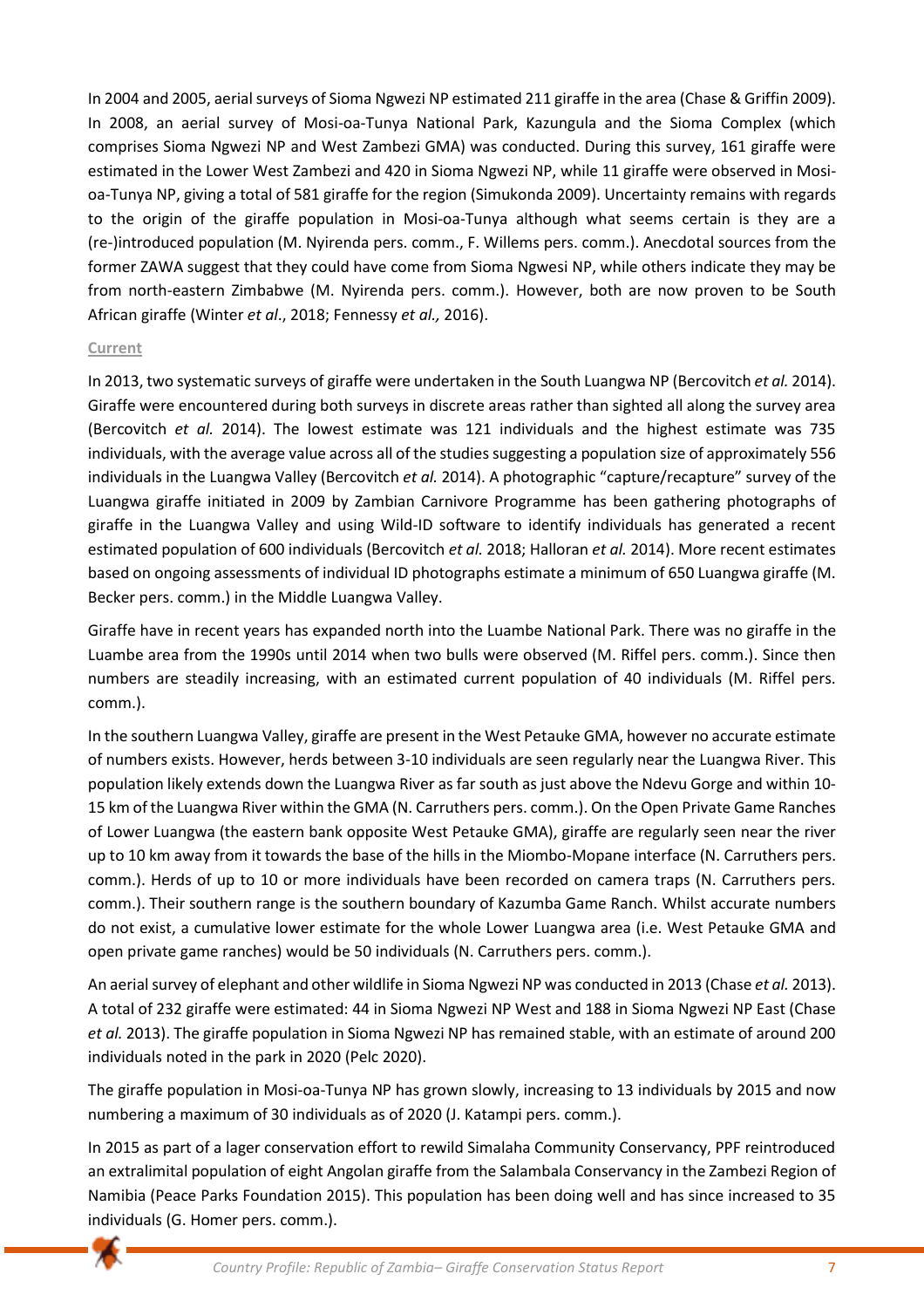On private land, introductions of South African giraffe onto commercial game farms have occurred across the central regions of Zambia. There are ongoing discussions as to what constitutes 'wild' and whether or not to include individuals found on private game farms in wild population estimates. There are some game farmers / private reserves in Zambia that keep them, but only in very small numbers, typically 1-5 animals, thus are "ornamental" rather than commercial (F Willem pers. comm.). All giraffe on game farms in Zambia are descended from two consignments of animals imported in the late 1980s and 1990s from the Lowveld of Zimbabwe (I. Parsons pers. comm.). In addition, there is a population of giraffe in Livingstone Park, however, Parsons believes the individuals found here are possibly inbreeding. Data obtained from ZAWA game ranch returns and questionnaire surveys estimate giraffe numbers within the Protected Area Network at 757 individuals, while numbers on game ranches were estimated at 351 individuals (29.8%) (Lindsey *et al.* 2013). The known number of giraffe on private farms in recent years were as follows: three on Kwisoko Game Ranch, one on Lwimba Ranch, 10 on Kafue Lodge, six on Gamamwe Ranches, and 15 on Khal Amaz Game Farm (M. Mwanakatwe pers. comm., C. Clubb pers. comm., T. Blackenberg pers. comm., N. Kirkpatrick pers. comm., S. barnes pers. comm.). However, these numbers have not been updated since 2015 and the survey for these extralimital giraffe populations within Zambia is ongoing.

The Kasanka Trust, working across the southern Bangweulu basin, Chambeshi in the upper Congo system including Kasanka NP, Lavushi Manda NP and the Bangweulu wetlands, report no giraffe occurring in the region (F. Willems pers. comm.).

In summary, the Luangwa giraffe population in the Luangwa Valley appears to be relatively stable and genetically viable, with a population estimate of 700 individuals – although new data will be available mid-2022 (M. Becker pers. comm.). An estimated population of <260 South African giraffe resides in south western Zambia, approximately 200 South African giraffe in Sioma Ngwesi NP, 30 South African giraffe in Mosi-oa-Tunya NP, 35 Angolan giraffe as an extra limital population in Simalaha Community Conservancy, and <100 introduced individuals on private properties, with some hybridisation highly likely in these populations.

# **Future Conservation Management**

The following are proposed conservation management options for giraffe in Zambia:

- Development of National Giraffe Strategy and Action Plan for Zambia;
- Identification of priority conservation efforts for giraffe conservation;
- Establishing a better understanding of Luangwa giraffe numbers and range throughout the Luangwa Valley;
- GPS satellite tagging of giraffe populations to help with monitoring and anti-poaching support as some of the populations are increasing and expanding; and
- Support to dedicated giraffe conservation, translocation, habitat protection, education and awareness initiatives (government, NGO and academic).

# **Acknowledgements**

We would like to thank Matthew Becker (Zambian Carnivore Programme), Nicola Carruthers (Lion Landscapes), Simukonda Chuma and Moses Nyirenda (Department of National Parks and Wildlife), as well as the members of the Wildlife Producers Association of Zambia for their valuable input. This Country Profile Update was financially supported by the Giraffe Conservation Foundation and its supporters.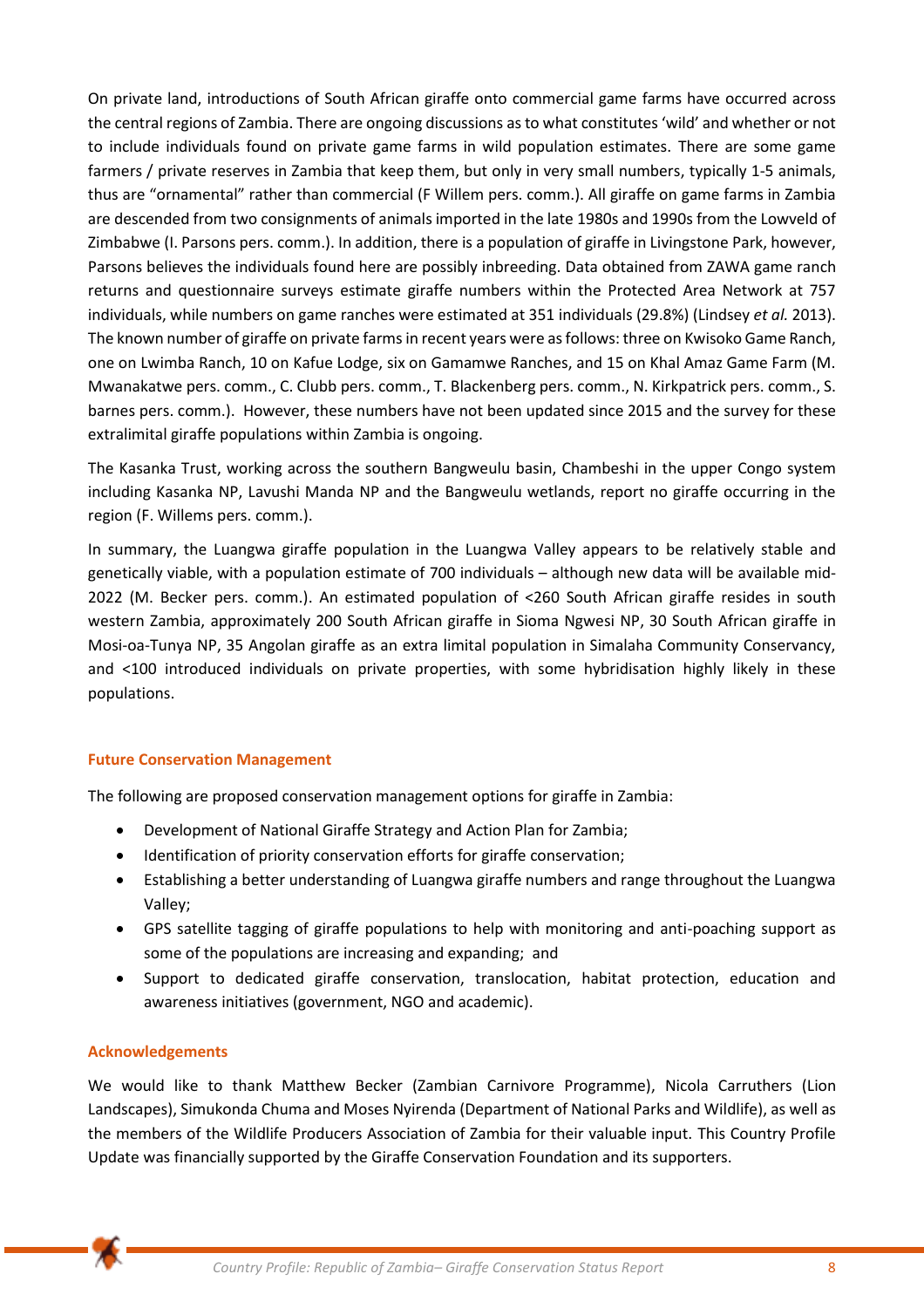#### **References**

AWF. 2020. *Zambia*. African Wildlife Foundation, Washington D.C., USA.

Anonymous, 2011. *Zambia: 2010 Census of Population and Housing*. Republic of Zambia Report from the Census and Statistics section.

Ansell, W.F.H. 1952. The status of Northern Rhodesian game. *African Wildlife Journal* **6**: 21-29.

APN. 2003. *Annual Report 2003*. African Parks Network. Utrecht, The Netherlands.

Bercovitch, F., Carter, K., Fennessy, J. & Tutchings, A. 2018. *Giraffa camelopardalis* ssp. *thornicrofti*. *The IUCN Red List of Threatened Species* 2018: e.T88421020A88421024. [https://dx.doi.org/10.2305/IUCN.UK.2018-](https://dx.doi.org/10.2305/IUCN.UK.2018-2.RLTS.T88421020A88421024.en) [2.RLTS.T88421020A88421024.en.](https://dx.doi.org/10.2305/IUCN.UK.2018-2.RLTS.T88421020A88421024.en) Downloaded September 2020.

Blancou, L. 1963. A propos de la distribution de la girafe en Afrique. *Mammalia* **27**: 311-312.

Bolger, D., Ogutu, J., Strauss, M., Lee, D., Muneza, A., Fennessy, J. & Brown, D. 2019. *Giraffa camelopardalis* ssp. *tippelskirchi*. *The IUCN Red List of Threatened Species* 2019: e.T88421036A88421121. [https://dx.doi.org/10.2305/IUCN.UK.2019-](https://dx.doi.org/10.2305/IUCN.UK.2019-1.RLTS.T88421036A88421121.en)

[1.RLTS.T88421036A88421121.en.](https://dx.doi.org/10.2305/IUCN.UK.2019-1.RLTS.T88421036A88421121.en) Downloaded on 08 January 2021.

Chase, M. & Griffin, C. 2009. Seasonal abundance and distribution of elephants in Sioma Ngwezi National Park, southwest Zambia. *Pachyderm* **45**: 88-97.

Chase, M., Nyirenda, V. & Sitali, L. 2013. *Dry season fixed-wing aerial survey of Elephants and other wildlife in Sioma Ngwezi National Park, Zambia*. Zambia Wildlife Authority.

Coimbra, R.T.F., Winter, S., Kumr, V., Koepfli, K-P., Gooley, R.M. Dobrynin, Fennessy, J. & Janke, A. 2021. Whole-genome analysis of giraffe supports four distinct species. *Current Biology* **31(13)**: 2929-2938.

CSO. 2011. *Zambia 2010 Census of Population and Housing- Preliminary population figures*. Central Statistical Office, Lusaka Zambia.

Dagg, A.I. 1962. *The distribution of the giraffe in Africa*. School of Graduate Studies, University of Waterloo, Waterloo, Ontario, Canada.

Dagg, A. I. 1971. Giraffa camelopardalis. *Mammalian Species* **5**: 1-8.

Dagg, A.I. & Foster, J.B. 1976. *The Giraffe: Its Biology, Behavior, and Ecology.* Van Nostrand Reinhold, New York, USA.

Dunham, K.M. & Simwanza, H.I. 2002. *Aerial census of elephants and other large herbivores in South Luangwa NP & Lupande GMA, Zambia: 2002.* WWF - SARPO Occasional Paper Number 8, September 2002.

East, R. 1999. *African Antelope Database 1998.* IUCN/SSC Antelope Specialist Group. IUCN, Gland, Switserland and Cambridge, UK.

FAO. 2021. *FAOLEX Database: Zambia (National Level)*. Food and Agriculture Organization of the United Nations. [http://www.fao.org/faolex/results/details/en/c/LEX-FAOC163735/.](http://www.fao.org/faolex/results/details/en/c/LEX-FAOC163735/)

Fennessy, J. 2008a. *Thornicroft's giraffe research expedition July 2008, Zambia*. International Giraffe Working Group IUCN SSC Antelope Specialist Group.

Fennessy, J. 2008b. An overview of Giraffa camelopardalis taxonomy, distribution and conservation status, with a Namibian comparative and focus on the Kunene Region. Journal Namibia *Wissenschaftliche Gesellschaft* **56**: 1-16. Namibia Scientific Society, Windhoek, Namibia.

Fennessy, J. & Brown, D. 2008. *Giraffa camelopardalis ssp. peralta*. In: IUCN 2013. IUCN Red List of Threatened Species. Version 2013.2. <www.iucnredlist.org>. Downloaded on 24 April 2015.

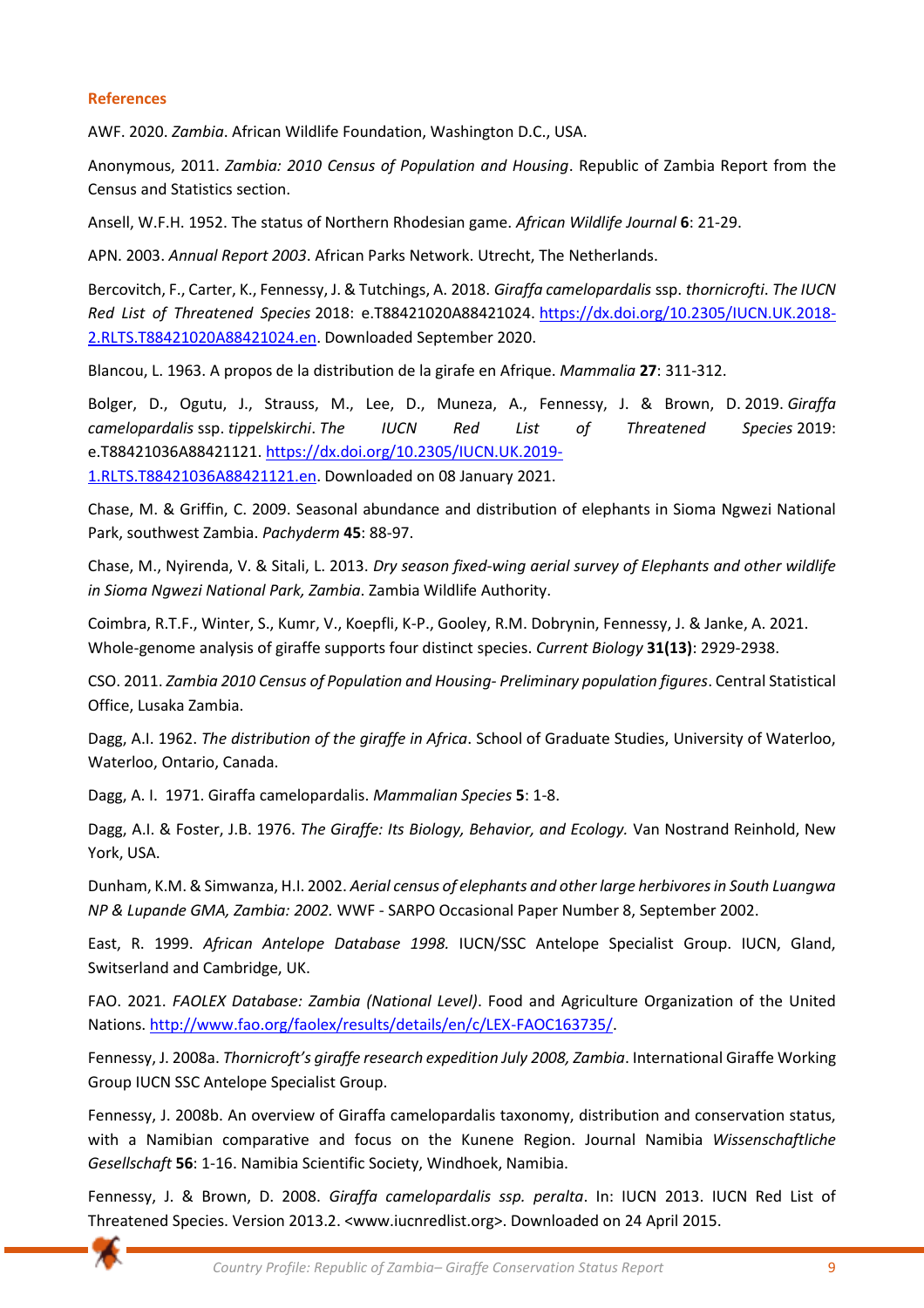Fennessy, J. & Brown, D. 2010. *Giraffa camelopardalis*. In: IUCN 2013. IUCN Red List of Threatened Species. Version 2013.1. <www.iucnredlist.org>. Downloaded on 24 April 2015.

Fennessy, J., Bock, F., Tutchings, A., Brenneman, R. & Janke, A. 2013*.* Mitochondrial DNA analyses show that Zambia's South Luangwa Valley giraffe (*Giraffa camelopardalis thornicrofti*) are genetically isolated. *African Journal of Ecology* **51**: 635-640.

Fennessy, J., Bidon, T., Reuss, F., Kumar, V., Elkan, P., Nilsson, M.A., Vamberger, M. Fritz, U. & Janke, A. 2016. Multi-locus analysis reveal four giraffes species instead of one*. Current Biology* **26**: 2543-2549.

Groves, C. & Grubb, P. 2011. *Ungulate Taxonomy*. Baltimore: Johns Hopkins University Press.

Halloran, K., Murdoch, J., & Becker, M. 2014. Applying computer-aided photo-identification to messy datasets: A case study of Thornicroft's giraffe (*Giraffa camelopardalis thornicrofti*). *African Journal of Ecology* **53(2)**: 147-155.

Hobson, R., Roberts, A. & Williams, G.J. 2020. *Zambia*. Encyclopaedia Britannica. [https://www.britannica.com/place/Zambia.](https://www.britannica.com/place/Zambia)

IUCN. 2012. *The IUCN Red List of Threatened Species. Version 2012.1*. <www.iucnredlist.org> Downloaded on 24 April 2015.

IUCN ESARO. 2015. IUCN ESARO Connect Newsletter - March to April 2015 Edition. Nairobi, Kenya.

IUCN ESARO. 2020. The state of protected and conserved areas in Eastern and Southern Africa. State of Protected and Conserved Areas Report Series No. 1. Nairobi, Kenya.

Kavango-Zambezi Transfrontier Conservation Area. 2015. <www.kavangozambezi.org/about-us> Downloaded 27 May 2015.

Lines, R., Tzanopoulos, J. & MacMillan, D.C. 2018 Status of terrestrial mammals at the Kafue-Zambezi Interface: Implications for transboundary connectivity. *Oryx* **53(4)**: 1-10.

Lindsey P.A., Barnes, J., Nyirenda, V., Pumfrett, B., Tambling, C.J., Taylor, W.A. & t'Sas Rolfes, M. 2013 *The Zambian Wildlife Ranching Industry: Scale, Associated Benefits, and Limitations Affecting Its Development.* Wildlife Producers Association of Zambia and the Livestock Services Cooperative Society Limited, Zambia.

Marais, A., Fennessy, J., Fennessy, S., Brand, R. & Carter, K. 2018. *Giraffa camelopardalis* ssp. *angolensis*. *The IUCN Red List of Threatened Species* 2018:e.T88420726A88420729. [https://dx.doi.org/10.2305/IUCN.UK.2018-](https://dx.doi.org/10.2305/IUCN.UK.2018-2.RLTS.T88420726A88420729.en) [2.RLTS.T88420726A88420729.en.](https://dx.doi.org/10.2305/IUCN.UK.2018-2.RLTS.T88420726A88420729.en) Downloaded February 2021.

Mwanza, N. 2006. *Biodiversity Outline2006*. National CHM for the Republic of Zambia, Convention on Biological Diversity, CBD. <www.biodiv.be/zambia/biodiversity/biodivzam/biodivover/doc727477> Downloaded 24 April 2015.

Muller, Z., Bercovitch, F., Brand, R., Brown, D., Brown, M., Bolger, D., Carter, K., Deacon, F., Doherty, J.B., Fennessy, J., Fennessy, S., Hussein, A.A., Lee, D., Marais, A., Strauss, M., Tutchings, A. & Wube, T. 2018. *Giraffa camelopardalis*. The IUCN Red List of Threatened Species 2016: e.T9194A51140239. Downloaded February 2021.

Ochmann, S. & Behrens, H. 2018. *How Rinderpest was eradicated*. Our World in Data. [https://ourworldindata.org/how-rinderpest-was-eradicated.](https://ourworldindata.org/how-rinderpest-was-eradicated)

Okeowo, A. 2013. *China, Zambia, and a Clash in a Coal Mine*. The New Yorker, 10 October 2013.

Peace Parks Foundation (PPF). 2013. *Developing Sioma Ngwezi National Park in the KAZA TFCA*. <http://peaceparks.com/programme.php?pid=25&mid=1119> Downloaded 24 April 2015.

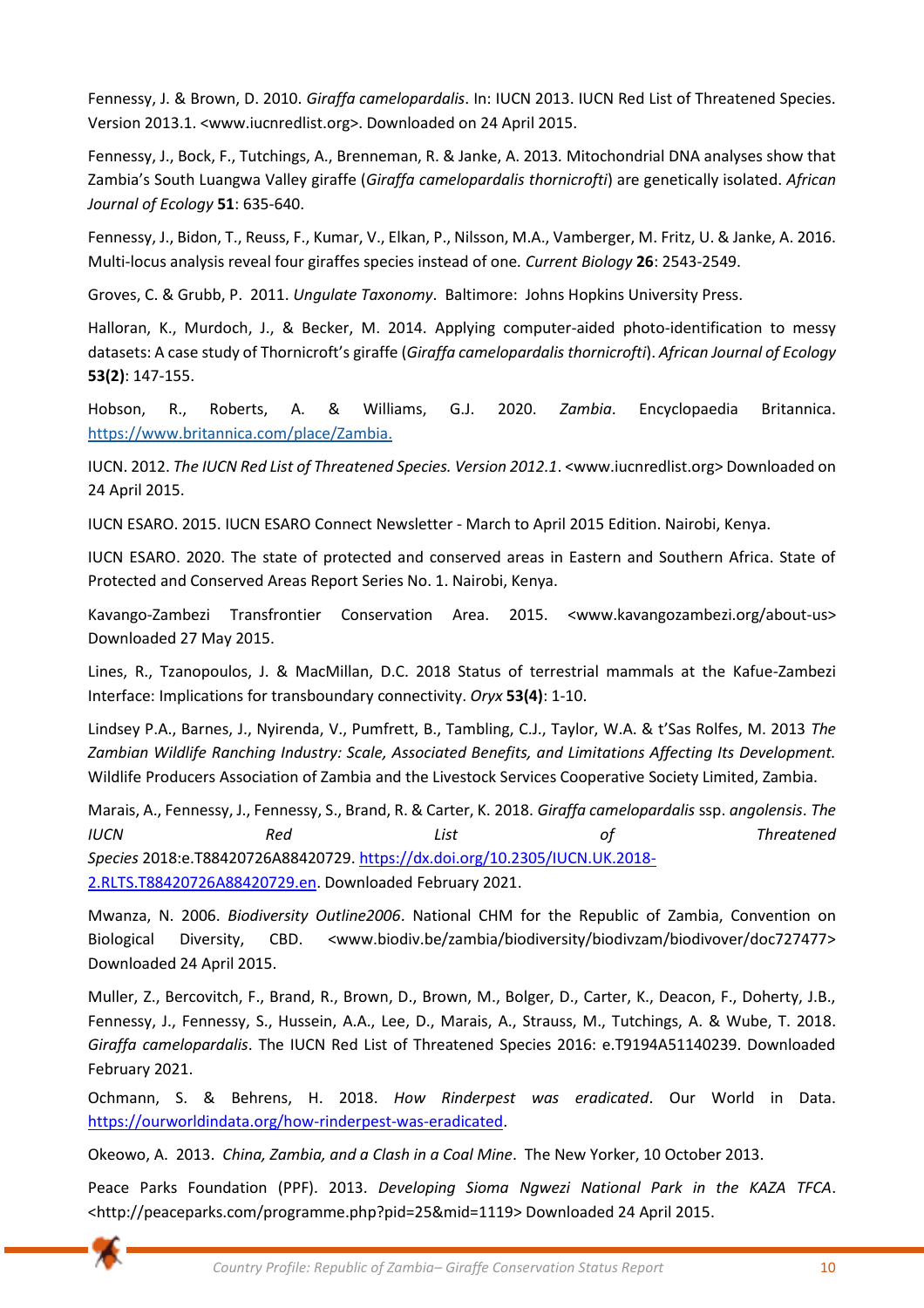Peace Parks Foundation (PPF). 2015. *Restocking Simalaha Community Conservancy*. Peace Parks Foundation, Stellenbosch, South Africa[. https://www.peaceparks.org/restocking-simalaha-community-conservancy/.](https://www.peaceparks.org/restocking-simalaha-community-conservancy/)

Peace Parks Foundation (PPF). 2021a. *What We Do: Passionately protecting and restoring critical ecosystems*. Peace Parks Foundation, Stellenbosch, South Africa[. https://www.peaceparks.org/.](https://www.peaceparks.org/)

Peace Parks Foundation (PPF). 2021b. *Kavango Zambezi*. Peace Parks Foundation, Stellenbosch, South Africa. [http://www.fao.org/faolex/results/details/en/c/LEX-FAOC163735/.](http://www.fao.org/faolex/results/details/en/c/LEX-FAOC163735/)

Peace Parks Foundation (PPF). 2021c. *Malawi-Zambia*. Peace Parks Foundation, Stellenbosch, South Africa. [https://www.peaceparks.org/tfcas/malawi-zambia/.](https://www.peaceparks.org/tfcas/malawi-zambia/)

Pelc, F. 2020. *Sioma Ngwezi National Park – A Remote Area of Zambia*. ProAfrica. [https://proafrica.cz/en/2020/03/23/en-sioma-ngwezi-national-park-a-remote-area-of-zambia-2/.](https://proafrica.cz/en/2020/03/23/en-sioma-ngwezi-national-park-a-remote-area-of-zambia-2/)

Pitman, C.R.S. 1934. *A report on a faunal survey of Northern Rhodesia.* Livingstone: Government Printer.

Siamudaala, V.M. 2003. *A Study of the Epidemiology and Socio-Economic Impact of Anthrax in Luangwa Valley in Zambia*. MSc thesis, University of Pretoria, South Africa.

Sidney, J. 1965. The past and present distribution of some African ungulates. *Transactions of the Zoological Society of London* **30**: 1-397.

Simasiku, P., Simwanza, H.I., Tembo, G., Bandyopadhyay, S. & Pavy, J-M. 2008. *The impact of wildlife management policies on communities and conservation in game management areas in Zambia - Message to policy makers.* Natural Resources Consultative Forum Report. Michigan State University. Michigan, USA.

Stutzman, L. & Flesch, E. 2010. Evaluating the Dynamics of Thornicroft's Giraffe through Photographic Database Construction. *Giraffa* **4(1)**: 15-19.

Simukonda, C. 2011. *Wet Season Survey of Large Mammals in Selected Areas of Luangwa Valley*. Zambia Wildlife Authority, Lusaka, Zambia.

Simukonda, C. 2012. *Wet season survey of the African elephant and other large herbivores in selected areas of the Luangwa Valley*. Zambia Wildlife Authority, Lusaka, Zambia.

Simwanza, H. I. 2004. *Aerial Survey of selected large wild herbivores in Fulaza, Chikwa, Chifunda, Chanjuzi, Luawata, Nyampala and Mwanya hunting blocks of the Luangwa Valley.* Zambia Wildlife Authority, Chilanga, Zambia.

Wildlife Conservation Society (WCS). 2014. <http://www.wcs.org/where-we-work/africa/zambia.aspx> Downloaded 24 April 2015.

Winter, S., Fennessy, J. & Janke, A. 2018. Limited introgression supports division of giraffe into four species. *Ecology and Evolution* **8**: 10156-10165.

Zambia Tourism. 2015. <http://www.zambiatourism.com/about-zambia/conservation/zambia-wildlifeauthority> Downloaded 24 April 2015.

Zoological Society of London (ZSL). 1965. Part 5: Order: Artiodactyla, Suborder: Ruminantia, Infraorder: Pecora, Family: Giraffidae, Genus: *Giraffa*. *The Transactions of the Zoological Society of London* **30(5)**: 139- 168.

# **Citation:**

Ferguson, S., Marais, A., Fennessy, S. & Fennessy, J. 2022. *Country Profile: A rapid assessment of the giraffe conservation status in the Republic of Zambia.* Giraffe Conservation Foundation, Windhoek, Namibia.